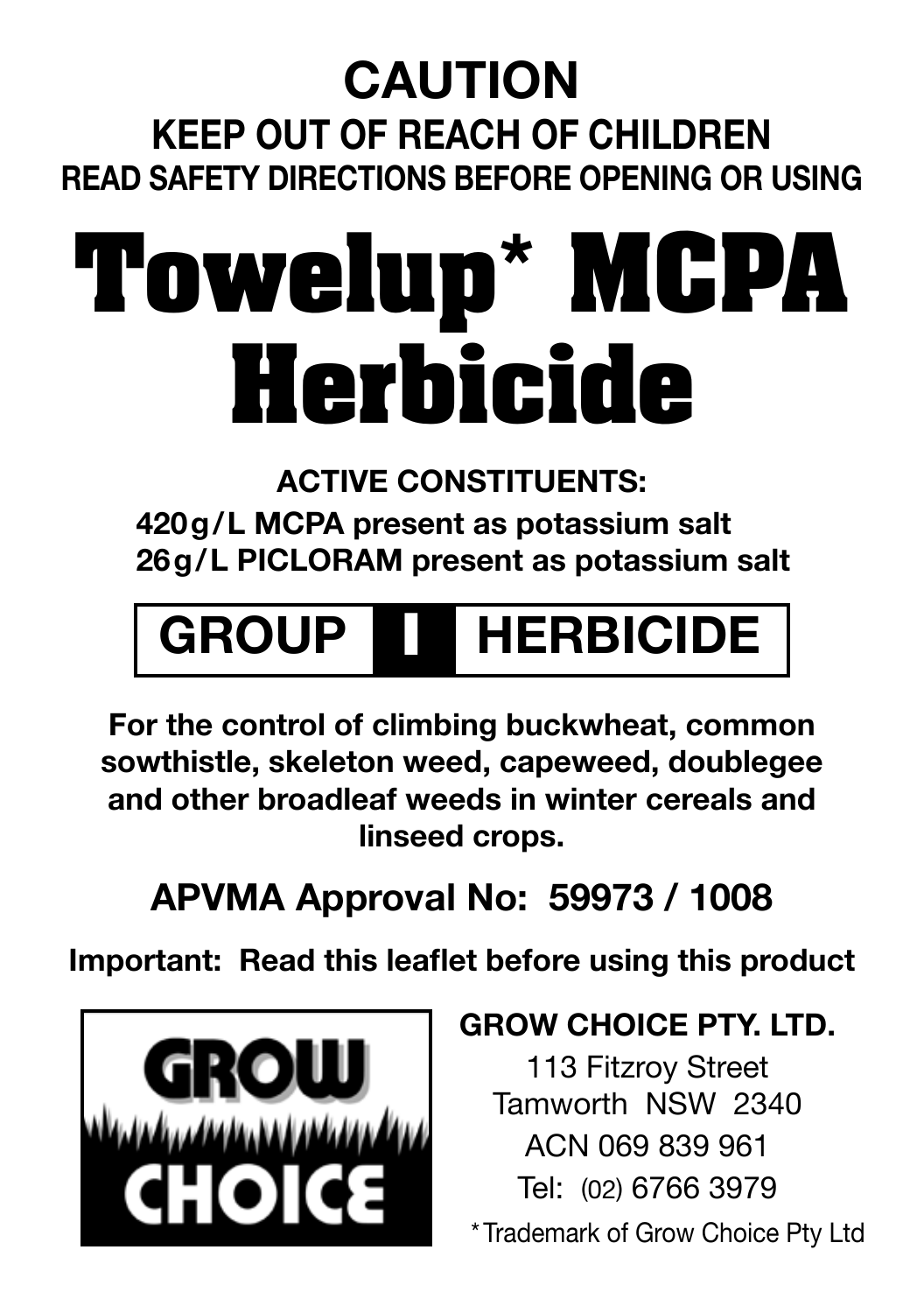# DIRECTIONS FOR USE **DIRECTIONS FOR USE**

## RESTRAINTS: **RESTRAINTS:**

**DO NOT** apply to crops or weeds which are not actively growing or to plants which may be stressed (not actively growing) due to prolonged periods of extreme cold, moisture stress (water-logged or drought affected) or previous herbicide treatment, as crop DO NOT apply to crops or weeds which are not actively growing or to plants which may be stressed (not actively growing) due to prolonged periods of extreme cold, moisture stress (water-logged or drought affected) or previous herbicide treatment, as crop damage or reduced levels of control may result. damage or reduced levels of control may result.

DO NOT use in high winds. **DO NOT** use in high winds. <sup>12</sup> DO NOT spray if rain is likely to occur within four hours. **DO NOT** spray if rain is likely to occur within four hours. DO NOT apply close to, or on areas, containing roots of desirable vegetation, where **DO NOT** apply close to, or on areas, containing roots of desirable vegetation, where treated soil may be washed into areas growing, or to be planted to, desirable plants, or on sites where surface water from heavy rain can be expected to run off to areas treated soil may be washed into areas growing, or to be planted to, desirable plants, or on sites where surface water from heavy rain can be expected to run off to areas containing, or to be planted to, susceptible crops or plants. containing, or to be planted to, susceptible crops or plants.

DO NOT move soil which may have been sprayed to areas where desirable plants are **DO NOT** move soil which may have been sprayed to areas where desirable plants are to be grown. to be grown.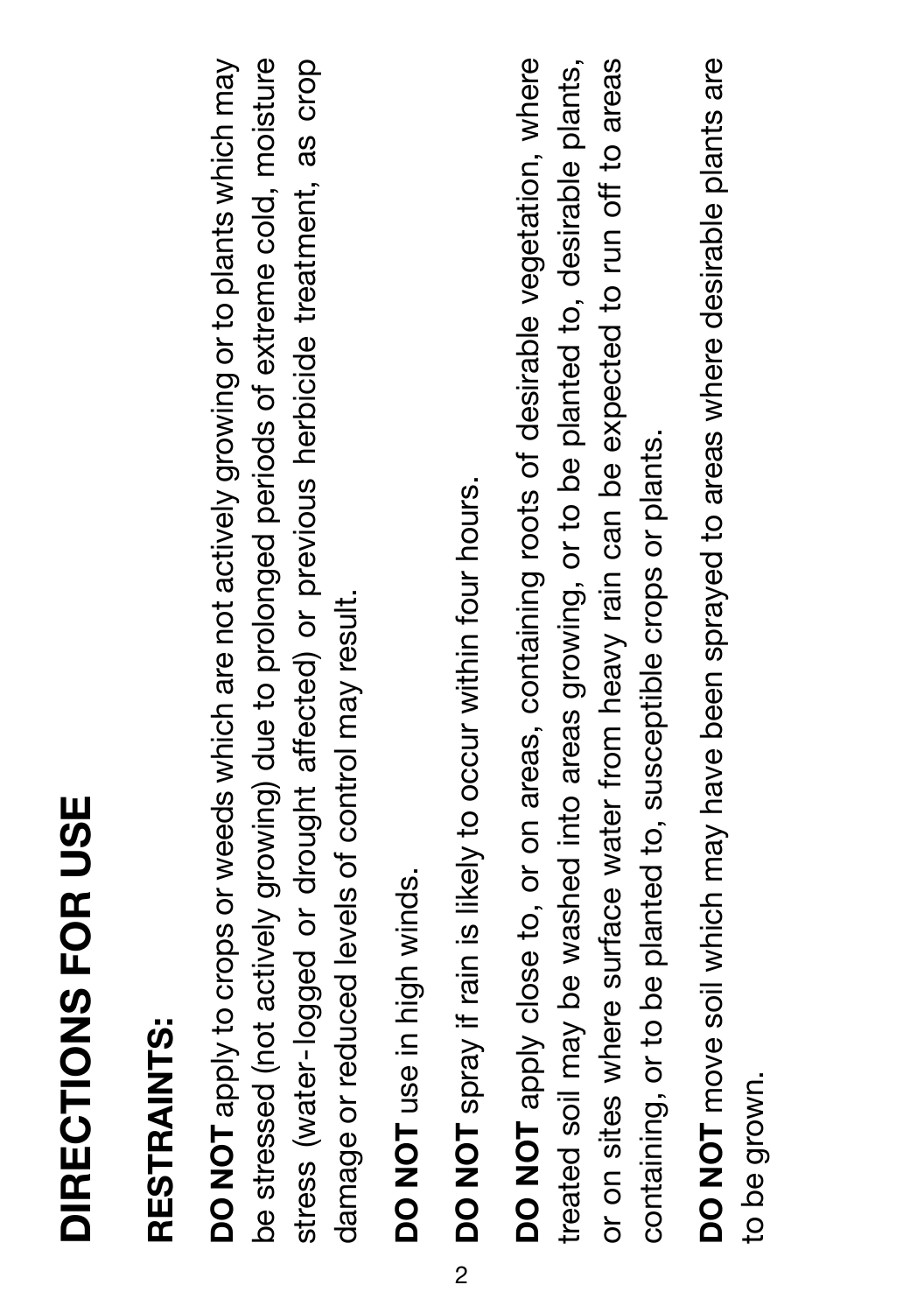Table 1: NEW SOUTH WALES and QUEENSLAND ONLY **Table 1: NEW SOUTH WALES and QUEENSLAND ONLY**

| Barley,<br>င်္ | Growth<br><b>Stage</b><br>Crop                                               | Controlled<br>Weeds                                                                                             | Growth<br><b>Stage</b><br>Weed  |                                          | Rate / ha   Critical Comments                                                                             |
|----------------|------------------------------------------------------------------------------|-----------------------------------------------------------------------------------------------------------------|---------------------------------|------------------------------------------|-----------------------------------------------------------------------------------------------------------|
|                | early tillering<br>Apply from<br>when the                                    | (black bindweed)<br>buckwheat<br>Climbing                                                                       | Up to 6 leaf                    |                                          | For best control of climbing<br>buckwheat apply at early<br>tillering as this weed                        |
|                | has 4-5 leaves<br>and 2 or more<br>main shoot                                | Doublegee<br>sowthistle,<br>Common                                                                              | rosette or<br>seedling<br>Young |                                          | becomes difficult to control<br>as it becomes larger.                                                     |
|                | have formed)<br>jointing (first<br>node [Z30])<br>new tillers<br>to start of | Variegated thistle<br>Skeleton weed<br>Saffron thistle<br>(spiny emex)<br>Turnip weed<br>Wild radish<br>Mustard | plants up to 8<br>true leaves   |                                          | outside the early tillering to<br>damage, DO NOT spray<br>To avoid possible crop<br>early jointing stage. |
|                |                                                                              | N.Z. Spinach <sup>1</sup><br>Wild turnip<br>Wireweed <sup>1</sup>                                               | Up to 4 leaf                    |                                          | - Viuo uoissanddn <sub>S</sub><br>Spray early.                                                            |
|                |                                                                              | N.Z. Spinach<br>sowthistle,<br>Wireweed<br>Common                                                               | Apply up to 4<br>leaf stage     | Metsun 600<br>(600g/kg)<br>800mL +<br>50 | non-ionic surfactant (e.g.<br>Add a 100% concentrate<br>BS-1000) at the rate of<br>100mL/100L water.      |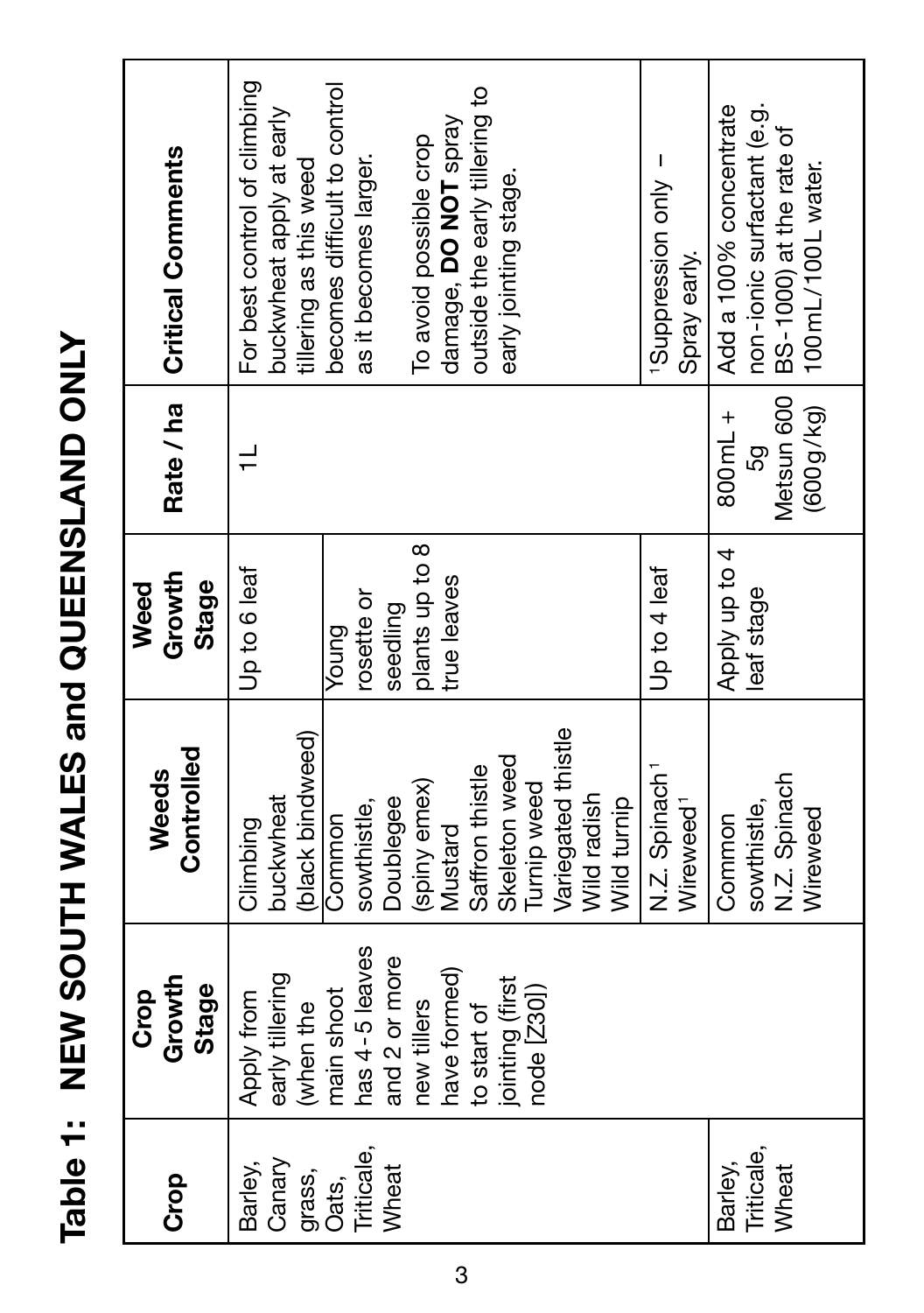Table 1: NEW SOUTH WALES and QUEENSLAND ONLY ... (Cont.) **Table 1: NEW SOUTH WALES and QUEENSLAND ONLY ...** *(Cont.)*

| Linseed | Growth<br><b>Stage</b><br>Crop       | Controlled<br>Weeds                                                                                                                                                       | Growth<br><b>Stage</b><br>Weed                                  |                              | Rate / ha   Critical Comments                                                               |
|---------|--------------------------------------|---------------------------------------------------------------------------------------------------------------------------------------------------------------------------|-----------------------------------------------------------------|------------------------------|---------------------------------------------------------------------------------------------|
|         | 8-20cm high<br>Apply when<br>crop is | Variegated thistle<br>(black bindweed)<br>Skeleton weed<br>Saffron thistle<br>(spiny emex)<br>Wild radish<br>Wild turnip<br>buckwheat<br>Doublegee<br>Climbing<br>Mustard | plants up to 4<br>true leaves<br>osette or<br>seedling<br>Young | 670 to<br>840 <sub>m</sub> L | present or weed growth is<br>Use the higher rate when<br>climbing buckwheat is<br>advanced. |
|         |                                      | N.Z. Spinach <sup>1</sup><br>Wireweed <sup>1</sup>                                                                                                                        | Up to 2 leaf                                                    |                              | - Nuo uoissanddn <sub>s</sub><br>Spray early.                                               |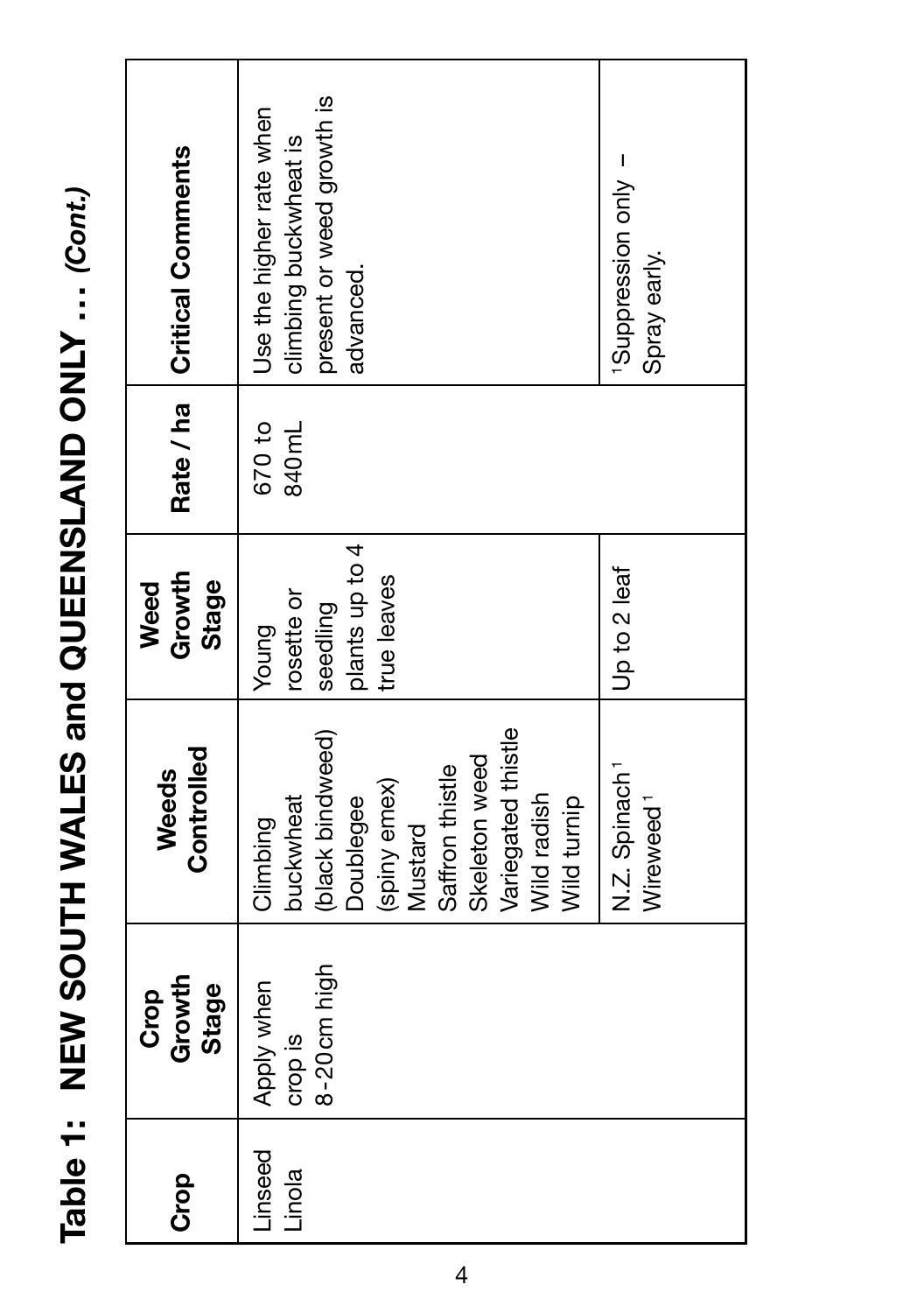Table 2: WESTERN AUSTRALIA ONLY **Table 2: WESTERN AUSTRALIA ONLY**

| င်င                                                         | Growth<br><b>Stage</b><br>Crop                                                                                       | Controlled<br>Weeds                                                                                | Growth<br><b>Stage</b><br>Weed                                            | Rate / ha       | <b>Critical Comments</b>                                                                                                                                                                                                                             |
|-------------------------------------------------------------|----------------------------------------------------------------------------------------------------------------------|----------------------------------------------------------------------------------------------------|---------------------------------------------------------------------------|-----------------|------------------------------------------------------------------------------------------------------------------------------------------------------------------------------------------------------------------------------------------------------|
| Triticale,<br>Canary<br>Barley,<br>Wheat<br>grass,<br>Oats, | tillering (when<br>the main shoot<br>has 4-5 leaves<br>and 2 or more<br>Apply from 3<br>leaf to early<br>new tillers | Saffron thistle<br>Wild Mustard<br>Turnip weed<br>Doublegee<br>Wild turnip<br>Capeweed<br>Capeweed | plants up to 4<br>true leaves<br>rosette or<br>seedling<br>Young<br>Young | 600ml<br>750 ml | outside the early tillering to<br>Caution: DO NOT use this<br>product where the land to<br>be treated will be sown to<br>damage DO NOT spray<br>To avoid possible crop<br>early jointing stage.                                                      |
|                                                             | have formed)<br>jointing (first<br>node [Z30])<br>to start of                                                        | Saffron thistle<br>Wild Mustard<br>Turnip weed<br><b>Wild Turnip</b><br>Doublegee<br>Wireweed      | plants up to 6<br>Up to 4 leaf<br>true leaves<br>rosette or<br>seedling   |                 | lupins or peas the following<br>medic or subclover pasture<br>s required in the following<br>season. Only use when a<br>year or where a volunteer<br>cereal crop will follow the<br>cereal crop to be treated.<br>- Suppression only<br>Spray early. |
|                                                             | early to mid-<br>Apply from<br>tillering                                                                             | Docks<br>Sorrel                                                                                    | Active growth                                                             |                 |                                                                                                                                                                                                                                                      |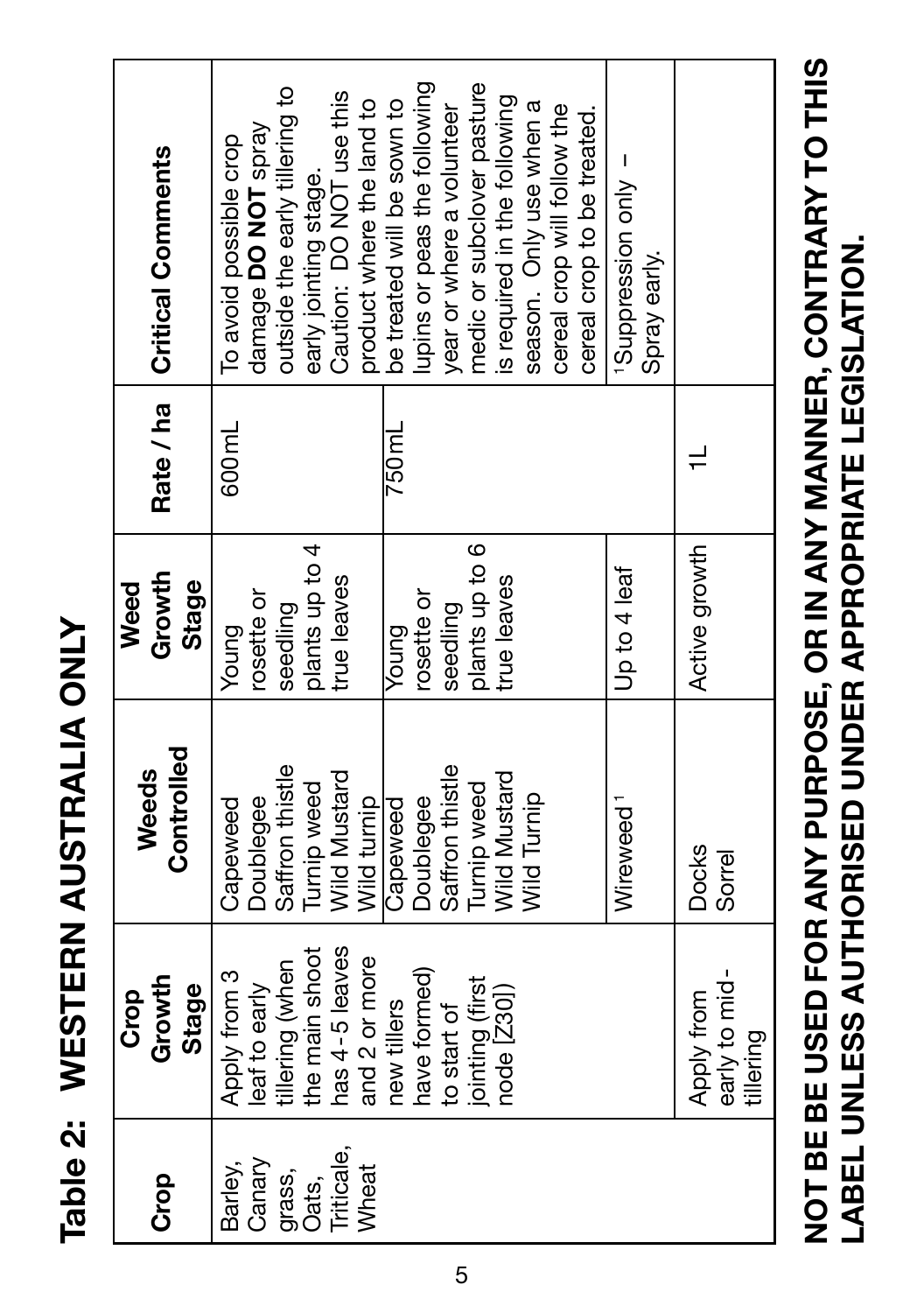WITHHOLDING PERIOD: **WITHHOLDING PERIOD:** DO NOT GRAZE OR CUT CROPS OR PASTURES FOR STOCK FOOD FOR 7 DAYS **DO NOT GRAZE OR CUT CROPS OR PASTURES FOR STOCK FOOD FOR 7 DAYS AFTER APPLICATION. AFTER APPLICATION.**

HARVEST: NOT REQUIRED WHEN USED AS DIRECTED. **HARVEST: NOT REQUIRED WHEN USED AS DIRECTED.**

# **MINIMUM RECROPPING PERIODS MINIMUM RECROPPING PERIODS**

Picloram, one of the active constituents in this product, remains active in the soil for extended periods depending on rate of application, soil type, rainfall, temperature, Picloram, one of the active constituents in this product, remains active in the soil for extended periods depending on rate of application, soil type, rainfall, temperature, humidity, soil moisture and soil organic matter. humidity, soil moisture and soil organic matter. 6

**DO NOT** plant susceptible broadleaf crops within 12 months of applying the product. Cereal crops and grasses can be sown safely after using Towelup MCPA Herbicide in Cereal crops and grasses can be sown safely after using Towelup MCPA Herbicide in DO NOT plant susceptible broadleaf crops within 12 months of applying the product. crop weed control. crop weed control.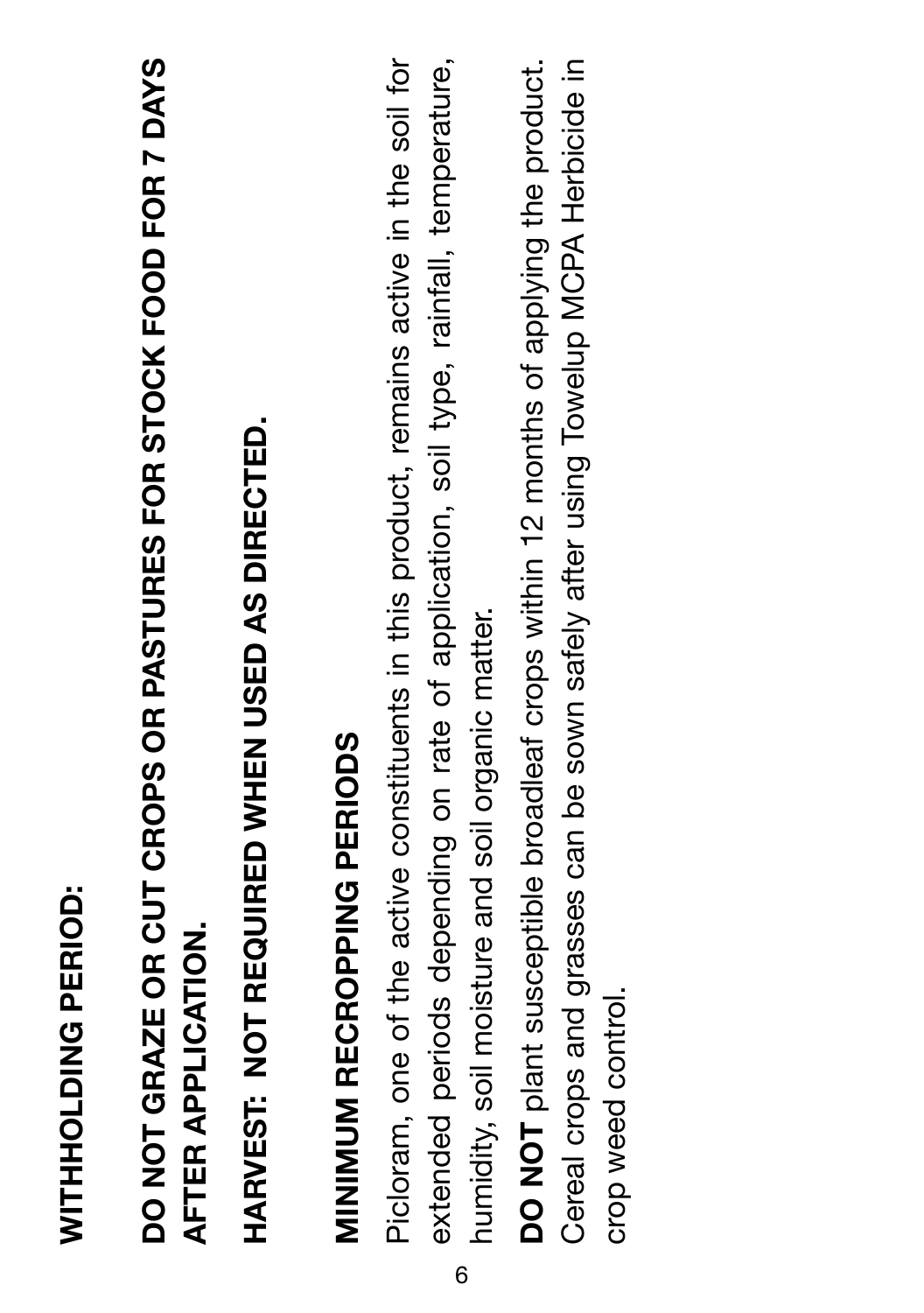#### **GENERAL INSTRUCTIONS**

#### **MIXING**

Towelup MCPA Herbicide can be mixed with water only.

Mix only sufficient chemical for each day's use and avoid storing mix.

Half fill the spray tank with water and add the required quantity of Towelup MCPA Herbicide and complete filling. Agitate continuously to ensure thorough mixing before and during application.

Tank Mixtures: Wettable powder or dry flowable formulations (e.g. water dispersible granules) should be added to the spray tank first, followed by suspension concentrates (flowables), water soluble salts and then emulsifiable conentrate formulations (e.g. Fluroxypyr 200). Add spraying oils and surfactants (wetters) last, if required.

#### **COMPATIBILITY**

Towelup MCPA Herbicide is compatible with the following:

(Read and follow all label directions, restraints, plant-back periods, withholding periods and safety directions on the partner label as well as those on the Towelup MCPA Herbicide label.)

#### **Broadleaf Herbicides**

- Eclipse Herbicide **MCPA** Amine Metsun 600 2,4-D Amine Clopyralid 300 Herbicide MCPA LVE Fluroxypyr 200 Herbicide
-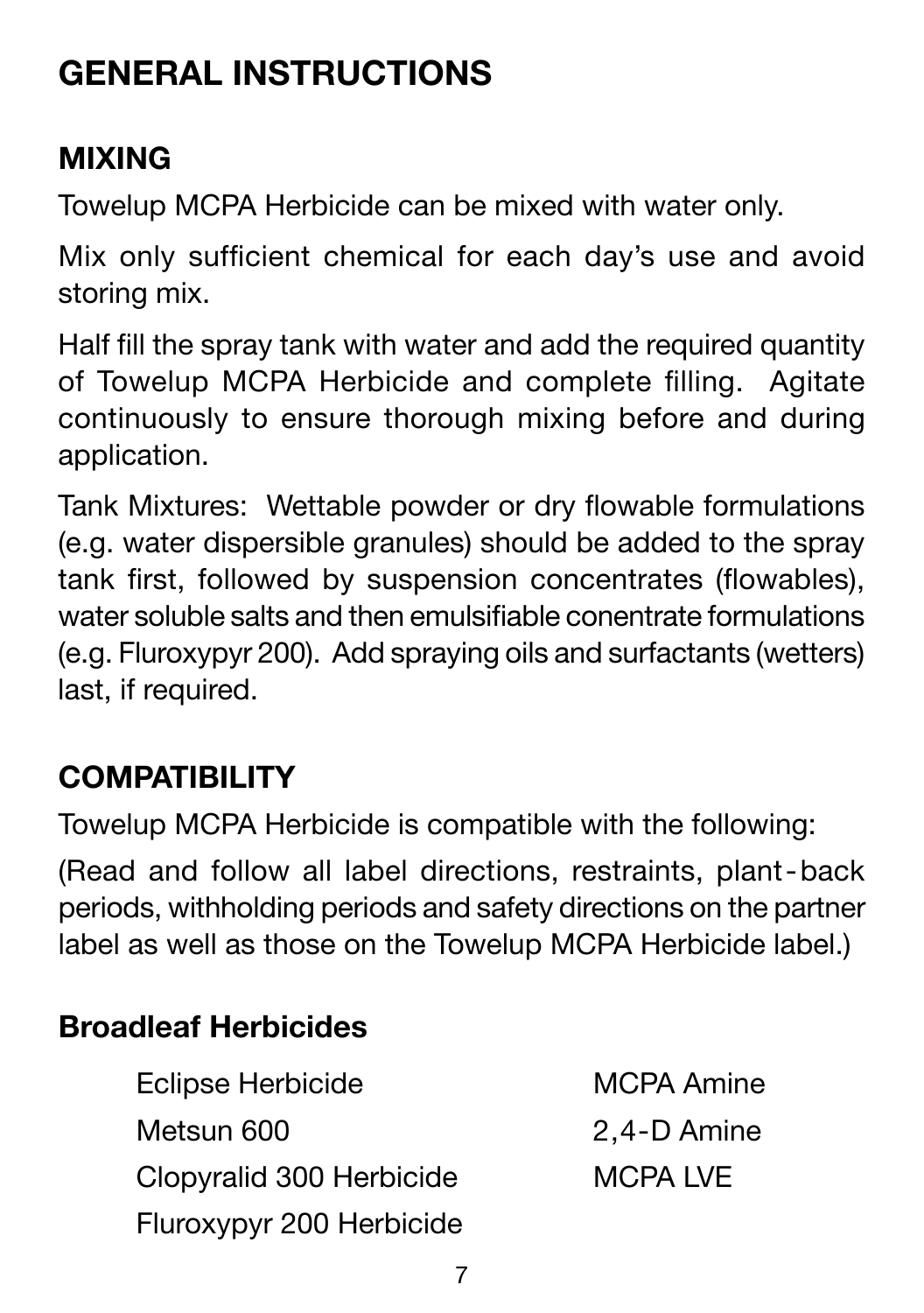#### **Grass Herbicides**

Diclofop methyl (annual ryegrass only) Topik 240EC Herbicide (wild oats and phalaris only)

#### **Adjuvants**

BS-1000 (when mixed with Metsun 600) Uptake Spraying Oil (when mixed with Clethodim 240EC)

#### **Insecticides**

Omethoate Dimethoate 300g/L EC

Towelup MCPA Herbicide is not compatible with zinc products (such as Zinc dextrose and Zinc heptahydrate), copper salts (such as sulphate) and manganese sulphate. Do not use with hard water or water clarified with alum.

#### **APPLICATION METHODS**

#### **A. Ground Application (Boom)**

- Apply Towelup MCPA Herbicide with an accurately calibrated boom sprayer, in at least 50L/ha water.
- Flat fan nozzles are recommended using pressures in the range 200 to 300kPa.
- Set the boom at a height to ensure a double overlap of the nozzle pattern.

#### **B. Aerial Application**

- Apply in a minimum volume of 35L/ha water.
- Use equipment calibrated to produce droplets with an average diameter (Volume Mean Diameter) of 200-250 microns.
- DO NOT apply when the temperature is above 30°C. when there is no wind or when the wind is blowing towards susceptible crops.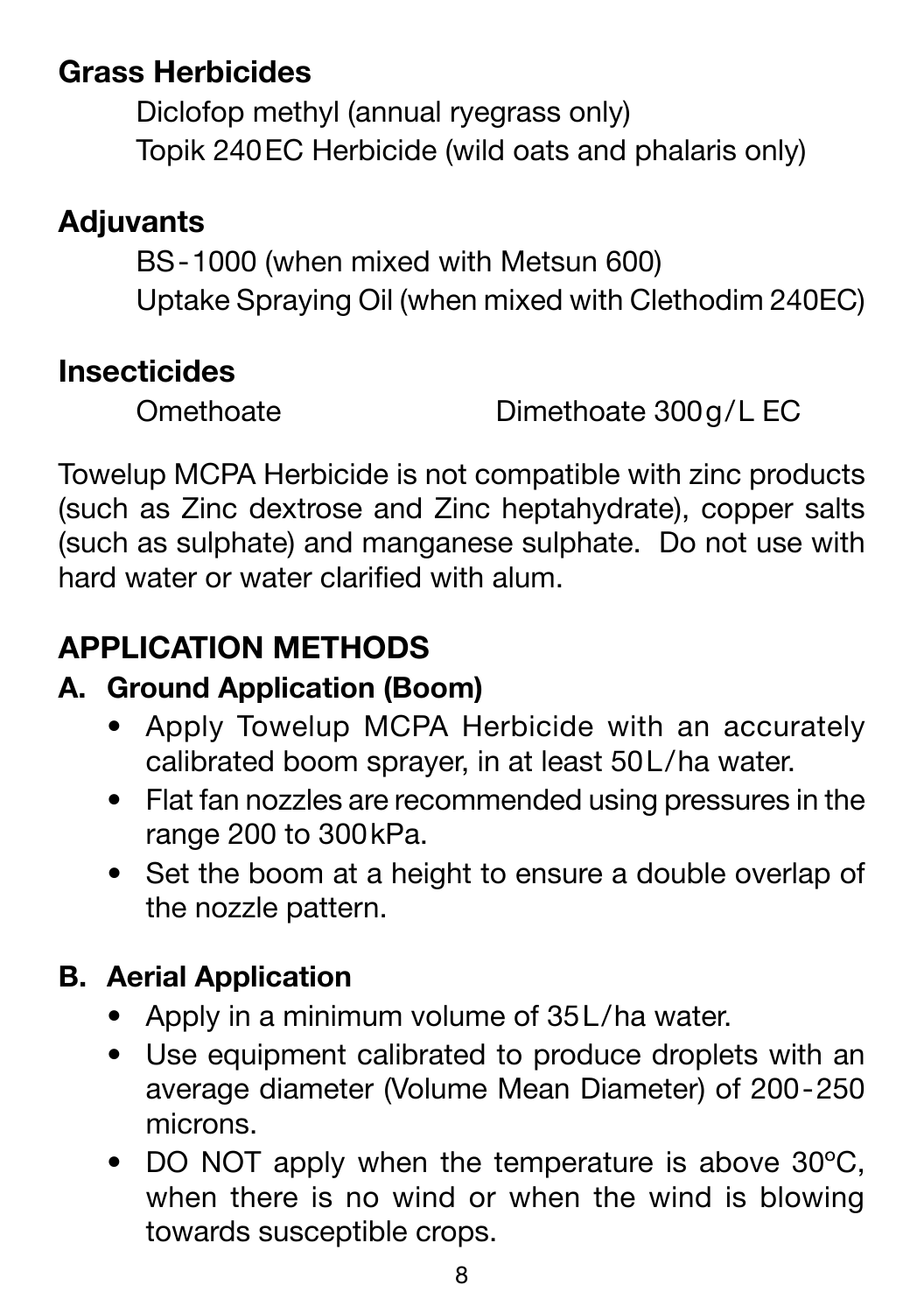#### **CLEANING SPRAY EQUIPMENT**

**Rinse water should be discharged onto a designated disposal area or, if this is unavailable, onto wasteland away from desirable plants and water courses.**

- • **Rinsing:** After using Towelup MCPA Herbicide, empty the tank completely and drain the whole system. Thoroughly wash inside the spray unit using a pressure hose. Drain and clean any filters in the tank, pump, lines, hoses and nozzles.
- After cleaning the tank as above, quarter fill with clean water and circulate through the pump, lines, hoses and nozzles. Drain and repeat the rinsing procedure twice.
- Decontamination (before spraying cotton and other sensitive crops; see PROTECTION OF CROPS): wash the tank and rinse the system as above. Then quarter fill the tank and add an alkali detergent (e.g. liquid SURF®, OMO®, or DRIVE®) at 500 g/100L of water or the powder equivalent at 500g/100L and circulate through the system for at least 15 minutes.
- • Drain the whole system. Remove filters and nozzles and clean them separately. Finally, flush the system with clean water and allow to drain.

#### **RESISTANT WEEDS WARNING**



Towelup MCPA Herbicide is a member of the pyridines and phenoxys group of herbicides. The product has the disrupters of plant cell growth mode of action. For weed resistance management, the product is a Group I herbicide.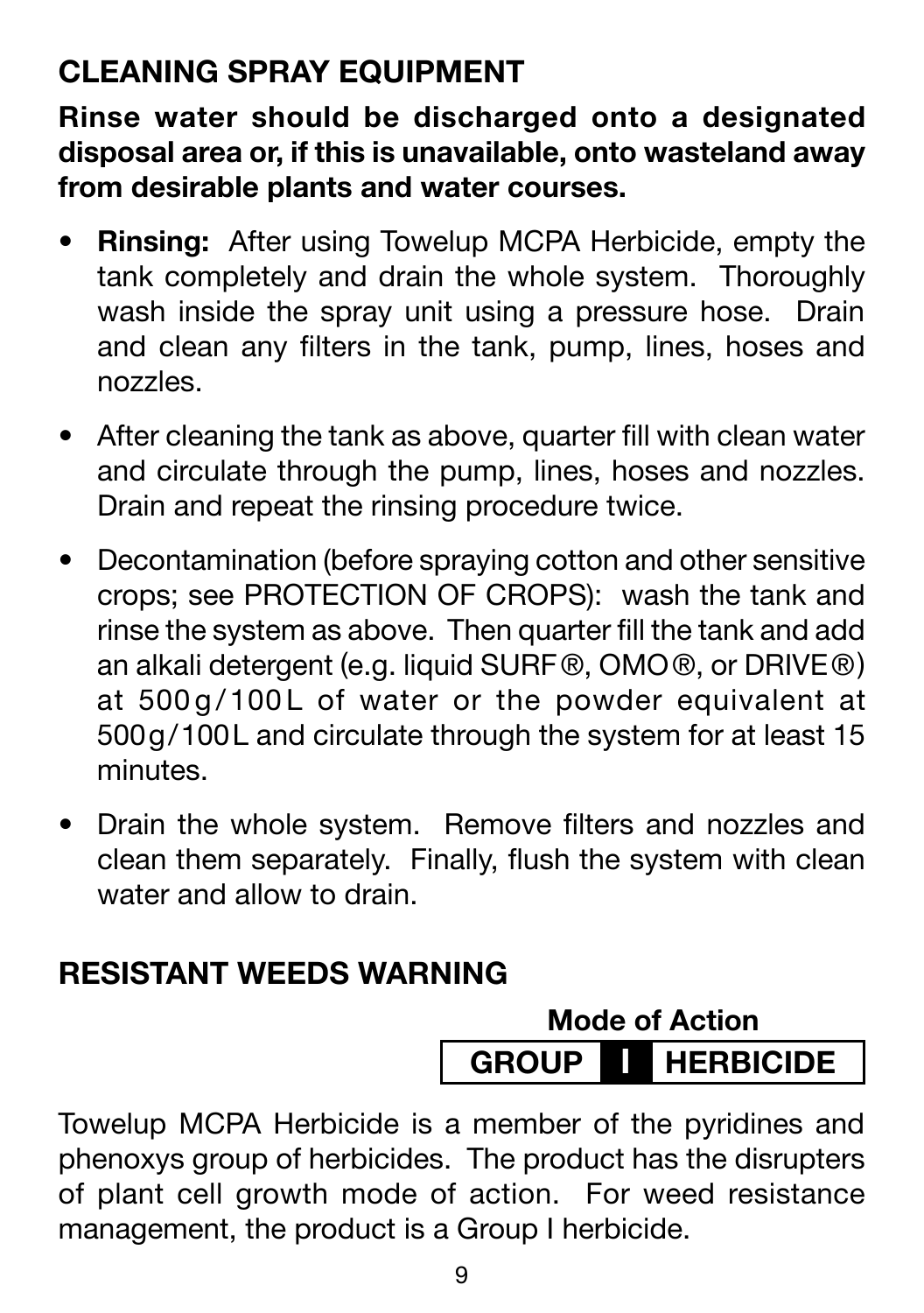Some naturally-occurring weed biotypes resistant to the product and other Group I herbicides may exist through normal genetic variability in any weed population. The resistant individuals can eventually dominate the weed population if these herbicides are used repeatedly. These resistant weeds will not be controlled by this product or other Group I herbicides.

Since the occurrence of resistant weeds is difficult to detect prior to use, Grow Choice Pty Ltd accepts no liability for any losses that may result from the failure of this product to control resistant weeds.

#### **PROTECTION OF CROPS, NATIVE AND OTHER NON-TARGET PLANTS**

**DO NOT** use on land to be cultivated for growing susceptible crops within 12 months of applying Towelup MCPA Herbicide. Legumes, vines, vegetables, cotton, tomatoes, ornamentals and many other plants are highly susceptible to this herbicide during both growing and dormant periods. Cereal crops and grasses can be sown safely after using Towelup MCPA Herbicide.

This product will kill legumes (clovers, medics) present in the crop at the time of spraying. In the season following application of this product the regeneration or establishment of sensitive legumes (clover, medics, peas, lupins) may be adversely affected by soil residues.

Cereals crops may be reduced in height following use of this product. This height reduction is a normal response and does not represent any yield loss.

**DO NOT** allow spray to drift onto susceptible crops, such as cotton, tomatoes, vines, fruit, potatoes, vegetables, ornamentals, tobacco, lupins and other legumes, safflower, sugar beet, hops, flowers or shade trees. **DO NOT** apply under weather conditions, or from spraying equipment, that may cause drift onto nearby susceptible plant/crops, cropping lands or pastures.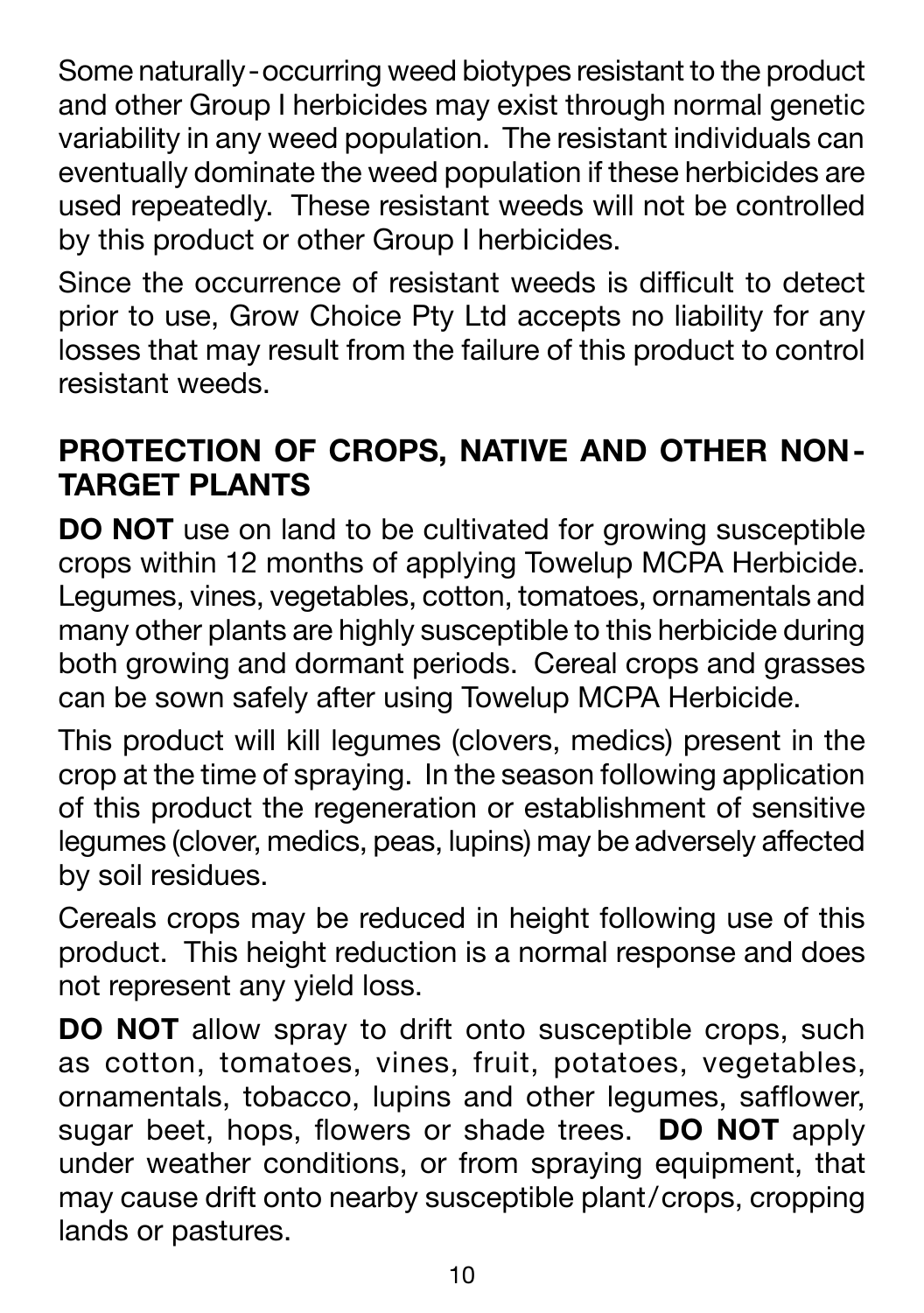**DO NOT** apply close to or on areas containing roots of desirable vegetation, where treated soil may be washed to areas growing, or to be planted to desirable plants, or on sites where surface water from heavy rain can be expected to run off to areas containing or to be planted to susceptible crops or plants.

**DO NOT** move soil which may have been sprayed to areas where desirable plants are to be grown.

**DO NOT** apply Towelup MCPA Herbicide to crops or pastures, which are to be used for the production of compost or mulches for use with susceptible crops or plants. The use of straw, hay or other plant material treated with Towelup MCPA Herbicide for composting or mulching susceptible crops may damage these crops.

#### **PROTECTION OF WILDLIFE, FISH, CRUSTACEANS AND ENVIRONMENT**

**DO NOT** contaminate streams, rivers or waterways with the chemical or used containers.

#### **STORAGE AND DISPOSAL**

Store in the closed, original container in a cool, well ventilated area. Do not store for prolonged periods in direct sunlight.

Do not store near food, feedstuffs, fertilisers or seed.

Triple or preferably pressure rinse containers before disposal. Add rinsings to spray tank. Do not dispose of undiluted chemicals on site. If recycling, replace cap and return clean containers to recycler or designated collection point.

If not recycling, break, crush or puncture and bury empty containers in a local authority landfill. If no landfill is available, bury the containers below 500mm in a disposal pit specifically marked and set up for this purpose clear of waterways, desirable vegetation and tree roots. Empty containers and product should not be burnt.

For **110L refillable containers,** empty contents fully into application equipment. Close all valves and return to point of supply for refill or storage.